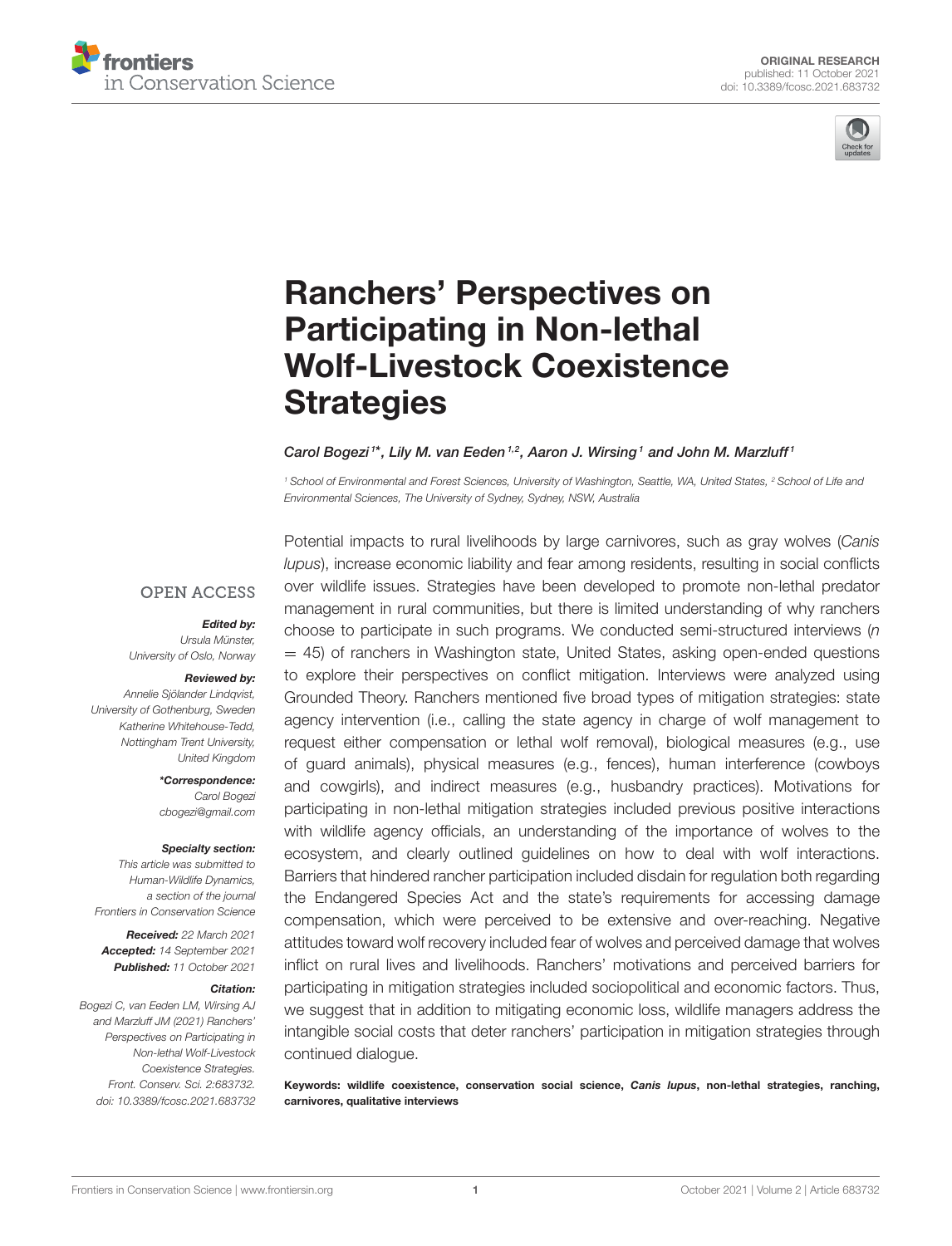# INTRODUCTION

Arguments to conserve large carnivores, such as wolves (Canis lupus), are often based on their ecological [\(Beschta and Ripple,](#page-9-0) [2009;](#page-9-0) [Prugh et al., 2009;](#page-10-0) [Wirsing et al., 2012;](#page-11-0) [Newsome et al.,](#page-10-1) [2015\)](#page-10-1), intrinsic [\(Soulé, 1985;](#page-11-1) [Vucetich et al., 2015\)](#page-11-2), or cultural value [\(Nie, 2002;](#page-10-2) [Naidoo and Adamowicz, 2005;](#page-10-3) [Chan et al.,](#page-10-4) [2012\)](#page-10-4). Yet, these species may also disrupt rural livelihoods by increasing economic liability and creating fear among some residents, thereby inciting social conflict between those who wish to conserve biological diversity and those making a living in carnivore habitat [\(Redpath et al., 2013;](#page-10-5) [Frank, 2016;](#page-10-6) Manfredo et al., [2017\)](#page-10-7). In order to address this conflict, non-governmental organizations (NGOs) and government agencies tasked with wildlife management often reimburse rural residents for their losses and promote non-lethal strategies for mitigating carnivore impacts [\(Linnell et al., 2010;](#page-10-8) [Ravenelle and Nyhus, 2017;](#page-10-9) van Eeden et al., [2018;](#page-11-3) [Macon, 2020\)](#page-10-10).

Previous studies have approached the topic of mitigation effectiveness through expert understanding of carnivore population ecology, and have recommended physical preventative strategies to reduce depredation (Karanth and Sunquist, [1995;](#page-10-11) [Wagner and Conover, 1999;](#page-11-4) [Graham et al.,](#page-10-12) [2005\)](#page-10-12), as well as quantifying costs [\(Muhly and Musiani, 2009\)](#page-10-13) and compensating for the economic loss [\(Wagner et al., 1997;](#page-11-5) [Dickman et al., 2011;](#page-10-14) [Karanth et al., 2012\)](#page-10-15). In addition to ecological methods, researchers have utilized interdisciplinary studies that engage sociology and psychology to understand the human-dimensions of interaction with wildlife and what would motivate ranchers to participate in various management measures [\(Manfredo, 2008;](#page-10-16) [Kansky and Knight, 2014;](#page-10-17) [Hill,](#page-10-18) [2015;](#page-10-18) [Nyhus, 2016;](#page-10-19) [Drinkhouse, 2018\)](#page-10-20). Non-lethal approaches can reduce livestock damage [\(Kansky and Knight, 2014;](#page-10-17) [Scasta et al., 2017;](#page-11-6) [van Eeden et al., 2018\)](#page-11-3) and reimbursing all or some of the costs associated with limiting carnivorestock encounters (cost-sharing) is presented as one way to motivate ranchers to coexist with carnivores [\(Bruskotter,](#page-9-1) [2013;](#page-9-1) [Drinkhouse, 2018;](#page-10-20) [Frank et al., 2019\)](#page-10-21). However, our understanding about rural people's perceptions of cost-shared mitigation strategies and why certain mitigations are adopted over others is limited [\(Dickman, 2010;](#page-10-22) [Kansky and Knight,](#page-10-17) [2014\)](#page-10-17). Studies that only recommend cost-sharing programs provide incomplete knowledge about why rural dwellers would or would not enroll in those cost-sharing programs and are therefore insufficient to increase participation in such programs. Here, we extend knowledge on rancher participation in nonlethal measures by investigating the perspectives of ranchers toward participating in cost-shared, non-lethal strategies. This study forms part of a broader project that seeks to increase participation in existing coexistence programs and determine the feasibility of establishing new programs [\(van Eeden et al.,](#page-11-7) [2021a\)](#page-11-7).

With the recent return of wolves to the state, ranchers in Washington, United States (U.S.), have once again come into conflict with a native carnivore. Wolves naturally returned to areas of Washington from Idaho, U.S., and British Columbia, Canada, after being extirpated for more than 70 years [\(Wiles et al.,](#page-11-8) [2011;](#page-11-8) please see [Rashford et al., 2008](#page-10-23) and Treves and Naughton-Treves, [2005](#page-11-9) for a comprehensive history of wolf management in the western United States). Areas inhabited by wolves coincide with those supporting beef cattle ranching, so wolf recovery has been a source of contention because of livestock depredations. Some ranchers lease public lands to graze their livestock and large private ranches also provide open spaces that can be used by wildlife including wolves [\(Macon, 2020\)](#page-10-10). Historically, ranchers sought to reduce predation risk by lethally removing carnivores [\(Treves and Naughton-Treves, 2005\)](#page-11-9), but with the changing lifestyles and demographics of the U.S. population, killing of wolves is no longer preferred by the public as a wildlife management tool [\(George et al., 2016;](#page-10-24) [van Eeden et al., 2021b\)](#page-11-10). Real and perceived contention over lethal control have resulted in conflicts over approaches to wolf management and polarization of attitudes toward wolves [\(Mazur and Asah, 2013;](#page-10-25) [Treves et al.,](#page-11-11) [2005\)](#page-11-11).

The Washington Department of Fish and Wildlife (WDFW) is responsible for recovering wolves in the state of Washington and as such discourages ranchers from killing wolves and encourages use of non-lethal mitigation strategies. To promote non-lethal strategies, WDFW invited ranchers to sign a Damage Prevention Cooperative Agreement for livestock protection (DPCA-L) that enrolls them in a cost-sharing program that would provide financial and technical resources for implementing non-lethal measures that prevent wolf depredations. WDFW established Damage Prevention Cooperative Agreements (DPCA) initially to help alleviate the crop damage that can be caused by elk and deer. With the recovery of wolves, in 2012 the same template of DPCA was adopted for livestock i.e., DCPA-L to alleviate damage that could be caused to livestock by wolves. The DPCA-L cost-share approach was to offset financial losses that ranchers may incur when they have wolves on their property. The tools the DPCA-L pay for include range-riders, sanitation programs (removing dead carcasses from ranch), specialized lighting, fencing and guard animals. Provisions of the DCPA-L are voluntary and are in addition to existing strategies that the WDFW is involved in with ranchers which includes compensation programs for livestock that have been preyed on by wolves, and wolf removal from some areas. DPCA differs from these other strategies in that it is proactive and invites ranchers to participate before they have any wolf damage on their property. Besides getting nonlethal preventative measures on the ground, one major purpose of the DCPA-L is to build connections and develop long-term relationships between WDFW and ranchers. In 2020, WDFW spent \$110,035 in reimbursements to 33 livestock producers under the DPCA-L [\(Washington Department of Fish Wildlife,](#page-11-12) [2021\)](#page-11-12). In addition, WDFW compensates ranchers for damages owing to wolves [\(Washington Department of Fish Wildlife,](#page-11-13) [2018\)](#page-11-13). Despite these efforts, many ranchers are reluctant to participate in this cost-shared program. For example, at the end of 2017 only 37 out of more than 8,420 livestock ranchers [\(Census of Agriculture, 2012\)](#page-9-2) had signed a DCPA (Washington Department of Fish Wildlife, [2021\)](#page-11-12).

We aimed to understand what affects ranchers' participation in cost-shared mitigation strategies intended to foster humanwolf coexistence, which is a key step in conserving wolves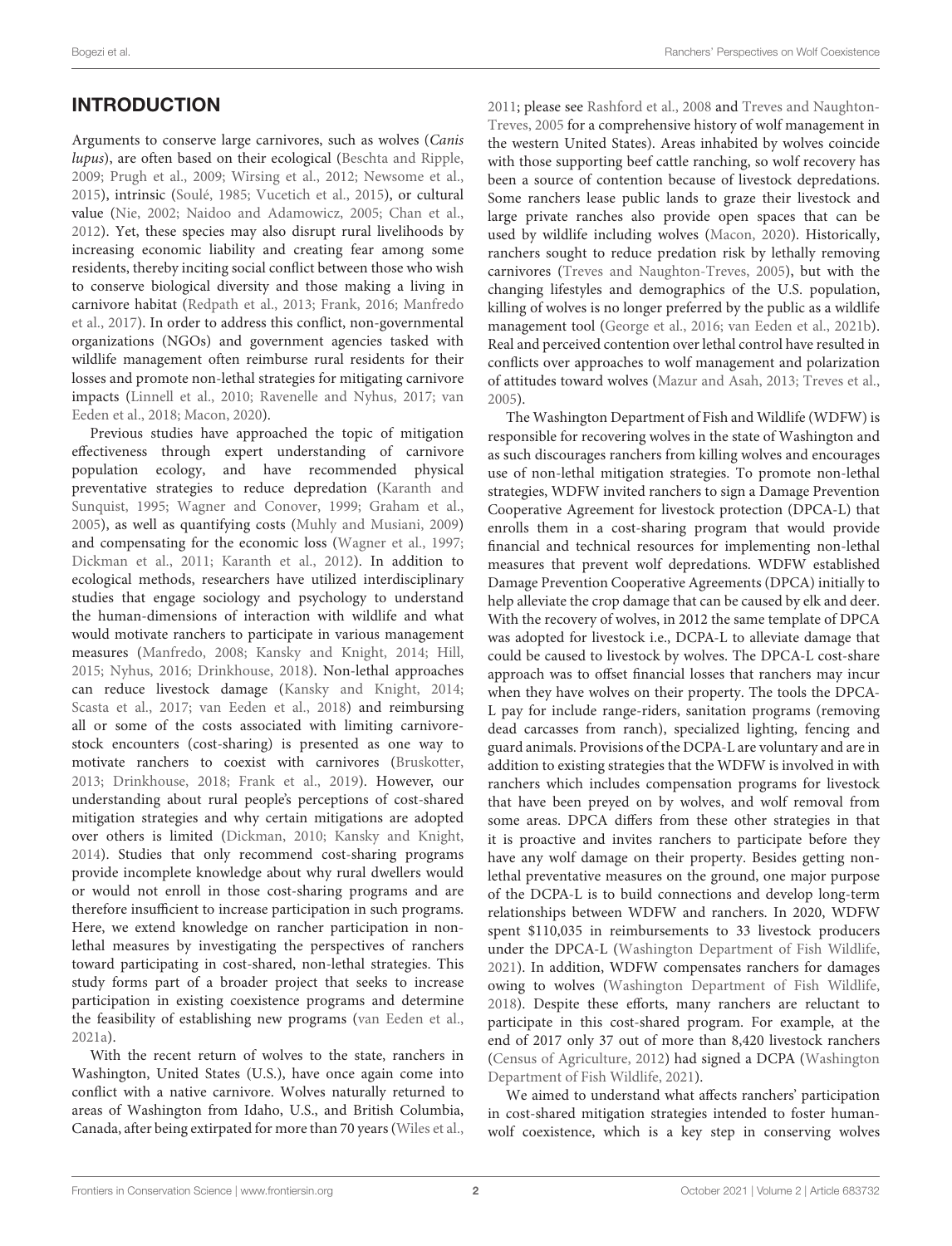[\(Manfredo and Dayer, 2004\)](#page-10-26). Specifically, we addressed the following questions: (1) What do ranchers perceive about the current return of wolves to Washington? (2) What mitigation strategies are currently utilized by ranchers in Washington? (3) What motivates ranchers to use their mitigation strategies? (4) What discourages ranchers from participating in mitigation strategies? We then leveraged our understanding of what affects participation to suggest how to increase the adoption of mitigation strategies.

# METHODS

#### General Approach

We used semi-structured interviews to explore ranchers' perspectives about mitigation strategies to coexist with wolves. Before the interviews, topics and questions to be discussed were preselected. During each interview, the wording of the questions and the order of asking the questions varied depending on how the interviewee was responding. We adopted a qualitative research design because we assumed that our understanding of wolf recovery and mitigation measures to increase humanwolf coexistence might differ from those of the ranchers who live and work locally on the landscape shared with wolves. The explorative nature of qualitative approaches can reveal the social context of ranchers' attitudes and motivations, allowing beliefs to emerge that would otherwise be missed by the researcher [\(Krueger and Casey, 2000;](#page-10-27) [Schüttler et al., 2011\)](#page-11-14). We used constructivist Grounded Theory [\(Charmaz, 2014\)](#page-10-28) to relate the observed patterns in the responses to broader themes that better explained the data. Grounded Theory is a qualitative data analysis method with systematic guidelines for gathering and analyzing data to generate understanding from empirical data such as interviews [\(Charmaz, 2014\)](#page-10-28). The analytic process consists of comparing, coding, developing, checking, and integrating the data into theoretical categories. Based on [Charmaz \(2014\)](#page-10-28), we used an inductive data analysis process whereby we began with a wide range of individual interviews from which we formed patterns that provided the foundational understanding that we further analyzed to answer the research questions (more in section Recruitment and interviews on Data Analysis).

### Theoretical and Analytical Framework

To catalyze change for better carnivore conservation that aims to identify common interests, human dimensions of carnivore conservation have been promoted as one of the tools to better understand human-carnivore coexistence [\(Mattson and Clark,](#page-10-29) [2009\)](#page-10-29). To effect lasting changes, however, scholars need to move beyond only social surveys and outreach/education programs and promote structural solutions that address the affected people's concerns, policy and governance-oriented professionals [\(Mattson and Clark, 2009;](#page-10-29) [Dickman, 2010;](#page-10-22) [Heberlein, 2012\)](#page-10-30). Therefore, for this study we utilized qualitative interviews with ranchers in a geographic area where wolves had only recently recovered, and analyzed the interviews using Grounded Theory to examine ranchers' own words and frames of reference to explore what they participated in, as well as the conditions that motivated or constrained ranchers from participating in non-lethal strategies to coexist with wolves. Although ranchers may differ in their attitudes about coexisting with wolves, studies suggest that both economic and social costs incurred in coexisting with a new predator on the landscape matter (Carter et al., [2020\)](#page-9-3).

The narratives we analyzed were shaped by respondents and our interpretation of the narratives is shaped by literature on trust [\(Dietsch et al., 2021\)](#page-10-31), risk perception [\(Carter et al.,](#page-9-3) [2020\)](#page-9-3) and group dynamics including culture and social identity [\(Manfredo et al., 2017\)](#page-10-7). Trust is relevant in conflict resolution as it can build partnerships and facilitate processes whereas distrust leads to disagreements [\(Dietsch et al., 2021\)](#page-10-31). Where ranchers have trustful relationships with wildlife agencies, they are more likely to participate in coexistence strategies, whereas with lack of trust there is little buy in for wolf coexistence strategies. Stakeholder groups like ranchers and hunters typically having lower agency trust than the general public, and such groups can be considered as kinds of social identities (Schroeder et al., [2021\)](#page-11-15). Group dynamics and social identity in conflict resolution can cause individuals to take positions in contrast to the outgroups, consequently hindering successful debate and inhibiting conservation action [\(Dietsch et al., 2021\)](#page-10-31). In the case of our research, with ranchers as one group and WDFW and conservation organizations as the other groups, ranchers could choose positions that are in contrast with the conservation agency and organizations because they are adhering to their ingroup dynamics.

#### Recruitment and Interviews

We recruited ranchers by cold-calling from a list of contacts provided by the Washington Cattlemen's Association and Stevens County Cattlemen's Association. Over the phone, we briefly explained the study, and sought their participation to be interviewed at a place and time of their choosing. We then used a snowball method [\(Goodman, 1961\)](#page-10-32) to recruit additional ranchers. We contacted some ranchers directly from information provided on their websites.

We developed a list of questions about wolves and mitigation strategies, and pre-tested the questions for relevance and appropriateness prior to implementation in the field (Kvale and Brinkmann, [2008\)](#page-10-33) with two ranchers outside the study area in Idaho and Montana. Questions explored in this study were part of a longer interview script (**[Appendix A](#page-9-4)**). This study was approved by the Institutional Review Board (IRB) at the University of Washington (Human Subjects Division study #45684).

Eligible participants read and signed an informed consent form (**[Appendix B](#page-9-4)**) with the understanding that there was no monetary compensation for participation. We encouraged ranchers to participate in the interviews because their opinions would contribute to the discussion about wolf recovery and conservation in Washington. During the interviews, which were audio-recorded, we documented rancher demographic information including age, gender, and location by county. Other rancher characteristics noted included the size of the ranch, the type of operation, whether they graze on private or public land or both, whether they had experienced any wolf interactions by 2013, and finally whether their children would inherit the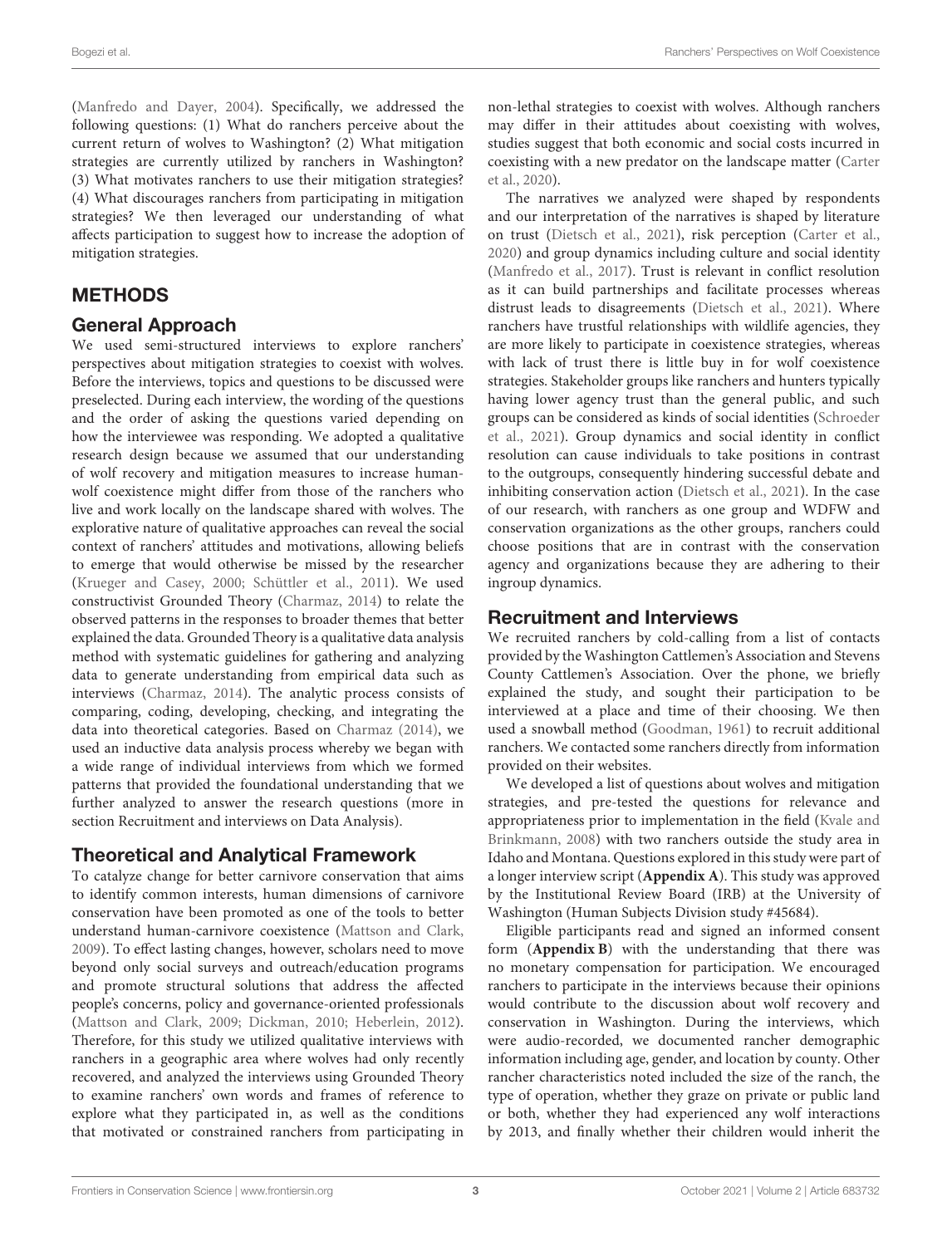ranching operations for the future. All rancher characteristics are summarized in **[Appendix C](#page-9-4)**. Sampling continued until theoretical saturation was reached [\(Charmaz, 2014;](#page-10-28) [Saldaña,](#page-10-34) [2015\)](#page-10-34). Theoretical saturation is the phase during qualitative study in which the researcher has continued sampling and analyzing data until no new data appear, i.e., the new respondents are not giving any new information [\(Charmaz, 2014\)](#page-10-28).

#### Data Analysis

All interview recordings were transcribed verbatim [\(Poland,](#page-10-35) [1995\)](#page-10-35) and analyzed with NVivo v.11 [\(QSR International Pty Ltd,](#page-10-36) [2014\)](#page-10-36). Two researchers coded a sample of interviews to test intercoder reliability of the interviews. Using the Coding Comparison Query in NVivo v.11, we determined the intercoder reliability Kappa coefficient for the data to be >96% across the two coders, so we proceeded to code the rest of the interviews.

We used the inductive data analysis process of Grounded Theory [\(Charmaz, 2014\)](#page-10-28). Under this process, patterns of constructs based on either similarity or differences among respondents are grouped together into themes (Ryan and Bernard, [2003\)](#page-10-37). During the initial coding we used the opencoding process whereby we read and re-read the text line-by-line to determine whether text was meaningful to our understanding of what motivates and constrains ranchers' participation in mitigation strategies. In the next round of analysis, we used the Query tool in NVivo to contrast the ranchers' coded responses to the research questions and to rancher demographic attributes (**[Appendix C](#page-9-4)**). Querying the response codes enabled us to identify relationships, attempt to recognize logic to connect them, and realize emerging patterns from the data about what ranchers felt about wolves and mitigations to better coexist with wolves.

### RESULTS

We interviewed 45 ranchers in Washington state from the following counties: Kittitas ( $n = 11$ ), Okanogan ( $n = 7$ ), Spokane ( $n = 1$ ), Stevens ( $n = 18$ ), Walla Walla ( $n = 1$ ), and Yakima ( $n = 7$ ). The interviews ranged in duration from 35 to 159 min (**[Appendix C](#page-9-4)**). Ten ranchers were below the age of 45, 12 between 45 and 55 years old, 14 between 55 and 65, and 9 above 65 years old. Eighty percent ( $n = 36$ ) were male. Most of the interviewees were at least third generation ranchers (29/45); eight ranchers each from first- and secondgeneration ranching families were interviewed. The themes that arose from the data included (i) ranchers' attitudes toward wolves were integral in selecting mitigation strategies they chose to implement, (ii) ranchers implemented carnivore mitigation strategies irrespective of whether they had wolves on their property or not, and (iii) past experiences with and trust of wildlife agency officials were identified as factors that motivated ranchers to participate in non-lethal mitigation strategies.

# Attitudes of Ranchers Toward the Current Return of Wolves to Washington State

Ranchers had a range of attitudes toward the return of wolves to Washington. Many ranchers were opposed to wolf recovery in Washington, citing various reasons including fear and the inconvenience wolves would bring to their ranching lifestyles. Most ranchers felt that the return of wolves was an inconvenience that they wished they did not have to deal with but could tolerate wolves in wild areas unless they depredated their livestock. Some ranchers accepted that wolves were recovering in the wild in Washington and did not mind coexisting with them.

Among the ranchers we interviewed, those who said they were tolerant of wolves had small- to medium-sized ranch operations, and some of them were also ranching as a new profession in retirement. The few large operation ranchers who tolerated wolves had experienced wolf interactions on their ranches, whereas those who said they were intolerant of wolves never had direct experienced wolves on their ranches. Notably, we found that ranchers with large operations and who had been ranching for multiple generations and were dependent on ranching as their only source of income were least willing to participate in mitigation measures.

Ranchers mentioned that wolves were necessary for a wellfunctioning ecosystem, which helped inform their positive attitudes toward wolf recovery and participation in non-lethal mitigation strategies. Other ranchers cited the moral obligation of humans to restore extirpated biodiversity including wolves in the wild for intrinsic value that wildlife have. The quotations below depict the positive attitudes ranchers had toward wolves:

"The reintroduction. Well [pause] that's pretty important to reestablish a natural ecosystem, but that can't be just the wolves you've got to have the elk and even the beaver...create an ecosystem in the creeks and river valleys.... and when you restore the deer and the elk, the grazing animals will defeat it unless you have wolves to keep them dispersed and moving." [Respondent 19, November 2013] "I think it is a good thing. They were here for many centuries I assume, and there is lots of habitat for them here and of course not as much as there used to be so I personally think that it is a good thing that wildlife exists in as many places as possible especially if it used to, and it is too bad that it was brought to such close to extinction from their normal land, due to probably more than just misunderstanding in our State than anything else." [Respondent 1, August 2013]

The reasons ranchers mentioned for the negative attitudes toward wolf recovery included fear of wolves, and the perceived damage that wolves will have on their lives. Many ranchers did not like that the government was involved in wolf management. The following quotations portray the negative attitudes that ranchers held toward the return of the wolves in Washington state:

"We cannot coexist! There's no coexistence. If somebody's trying to kill you, you cannot let them do that! You either kill him or he's going to kill you. That's what this wolf is going to do to us. . . knows why they brought them back. [Respondent 34, November 2013] "... it's really about all of that government, you know, overshadowing everything. To me, that, there's nothing to do with the wolf itself [Respondent 39, November 2013]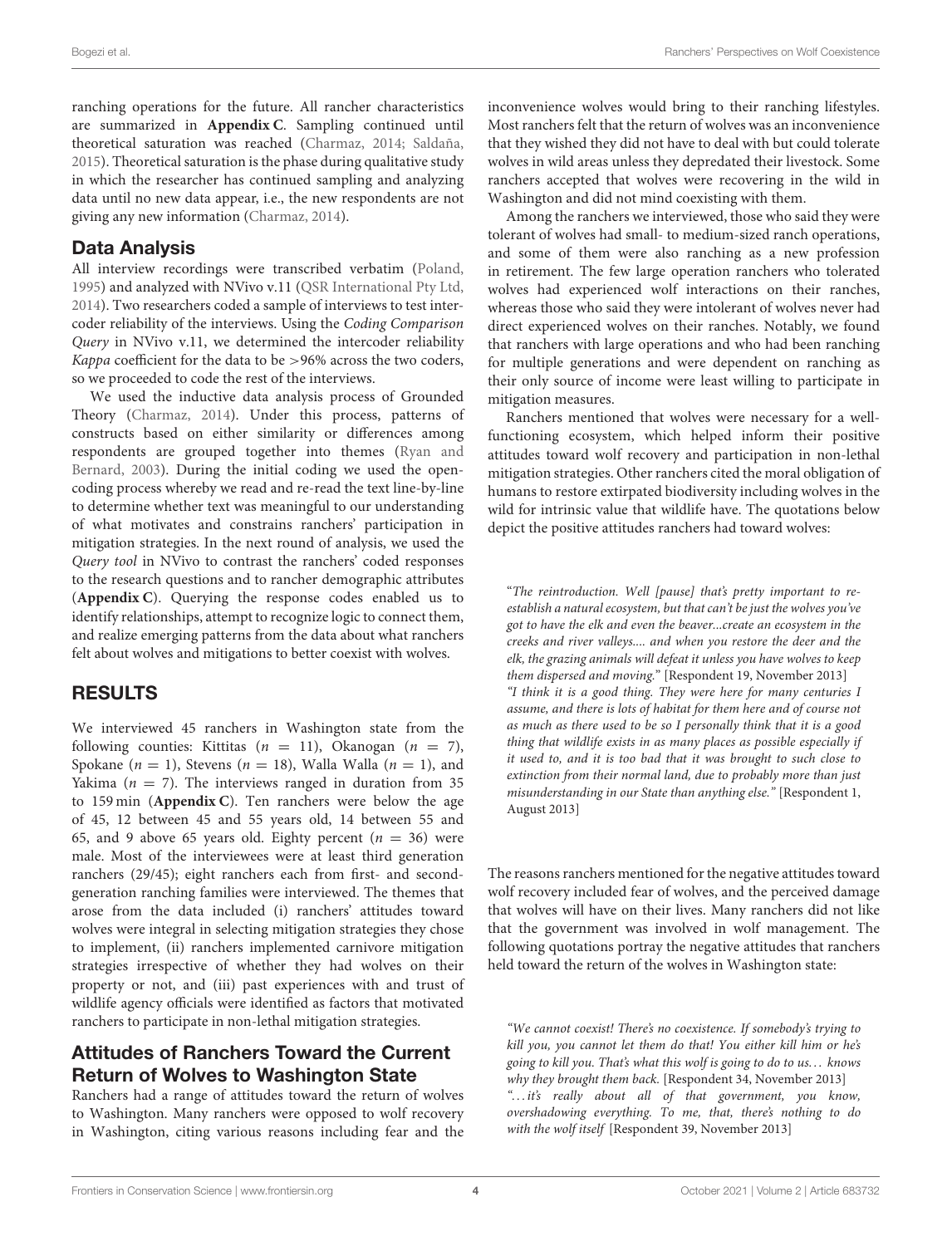# Mitigation Strategies That Ranchers in Washington Are Using: Motivations and **Constraints**

All ranchers we interviewed implemented some form of mitigation strategy to protect their livestock from predators. None of the ranchers interviewed reported practicing or knowing anyone who used lethal control to mitigate for wolf depredation. Ranchers mentioned five broad types of mitigation strategies that included: state agency intervention measures (e.g., calling WDFW), biological measures (e.g., use of guard animals), physical measures (e.g., fences), human interference (cowboys and cowgirls), and indirect measures (e.g., husbandry practices). The mitigation measures are not exclusive to each rancher; that is, a single rancher could discuss and participate in none, one or a combination of more than one of the strategies.

#### State Agency Intervention

Most ranchers sought state agency intervention as their first line of reporting when faced with any suspected wolf sighting, interaction, or depredation by contacting the WDFW, the state agency in charge of wildlife including wolves. Eleven ranchers we interviewed had indeed contacted WDFW regarding wolves. State agency intervention mitigated conflict in two ways: first, the agency was expected to translocate or eliminate the offending wolf; and secondly, in case of a depredation the department provided compensation, in accordance with the state regulations and procedures, to cover their monetary loss. According to Washington State Law (WAC 220-440-170) commercial livestock owners who have worked with the WDFW to prevent depredation but continue to experience livestock losses or injury to livestock injured by bears, cougars or wolves are eligible for compensation using state funds. The claimant is required to submit to WDFW documentation that includes the commercial value of the lost livestock, an estimate of the percentage loss of value for the injured livestock and a completed claim form. WDFW investigated the claims and may have a forensics team confirm or give a probability that it is indeed it is a wolf depredation before proceeding with payments. For confirmed depredations by wolves, the rancher will be paid for verified losses on acreage of <100 acres. For ranches larger than 100 acres, the payment is twice the verified losses to account for the assumption that multiple animals are missing.

Some participants discussed compensation as one of the existing mitigation strategies; however, only one participant had actually received compensation, another had refused the compensation because he perceived that accepting the compensation was indicative of him accepting wolves, and the remaining interviewees never experienced any depredation that required compensation. Complexity of obtaining and the inadequacy of the compensation were common reasons ranchers avoided WDFW intervention after a wolf incident. Ranchers reported that the compensation value given for dead livestock was insufficient to cover the actual impact, for example weight loss caused by reduced grazing in the presence of wolves. Ranchers further cited regulatory burden and elaborate paperwork as deterrents to contacting WDFW. For example, in

response to suspected depredation, ranchers are required to file an account and treat the location as a crime scene.

Three ranchers had signed a Damage Prevention Cooperative Agreement for livestock (DPCA-L) with WDFW at least once since the DPCA-L's inception in 2012: two of those DPCA-Ls were active whereas one rancher had discontinued theirs. These ranchers engaged in state-led non-lethal strategies to leverage the Department's willingness to reduce ranchers' economic losses due to wolves. Some ranchers considered compensation an advantage because it covered the direct economic loss of livestock due to wolves and suggested some ways to improve it. To improve compensation ranchers suggested reducing the paperwork required for repeat depredations and streamlining the process so that ranchers do not have to wait too long before they receive compensation. Another suggestion was to change the compensation program to a wolf insurance plan so that ranchers who experience depredation apply for reimbursement from a private insurance company, like they do for all other incidents that arise in ranching. Furthermore, ranchers who signed the DPCA-L found it to be an advantage because it offered a stepby-step protocol that ranchers could follow to protect their livestock. Some ranchers referred to the depredation of cattle in Steven's County by the Wedge Pack in 2012 as an example of the advantage of reporting wolf incidents to WDFW because the Department eliminated this pack. By removing the pack, the ranchers perceived this as a sign that WDFW was to some extent attentive to the ranchers' plight and acted in the ranchers' favor. This act by WDFW was perceived by some ranchers as positive past experience with government.

On the other hand, some ranchers felt that enrolling in a formal agreement brought too much government regulation in their day-to-day affairs telling them how and when to manage their ranch, for example, by recommending the age at which ranchers should release their cows out to graze or what type of cowboy they should hire. Some ranchers felt that agreeing to the recommended non-lethal measures prescribed by the DPCA-L would reduce their ability to utilize lethal control when needed. Some ranchers noted that there were many endangered species negatively affecting the ways they managed their ranches and grazing lands (e.g., spotted frog, Rana pretiosa, and bull trout, Salvelinus confluentus) and that mitigation for wolves would encourage more restrictions and regulations on behalf of these other species, which could negatively affect the ranchers.

Previous working relationships between ranchers and state agency officials influenced reporting. Ranchers referred to past experiences where reported depredation incidents were either overlooked or ignored by WDFW officials. These past interactions produced a lack of trust of the WDFW and a reduction in reporting incidents. Some ranchers preferred working with local existing agriculture-related agencies such as the Farm Bureau, conservation districts or county commissioner's offices. The following quotations illustrate the perceptions ranchers held about reporting wolf incidents to WDFW:

"This wolf management shouldn't come up from officials in the State, they all divert us all off to a side road every time. It's got to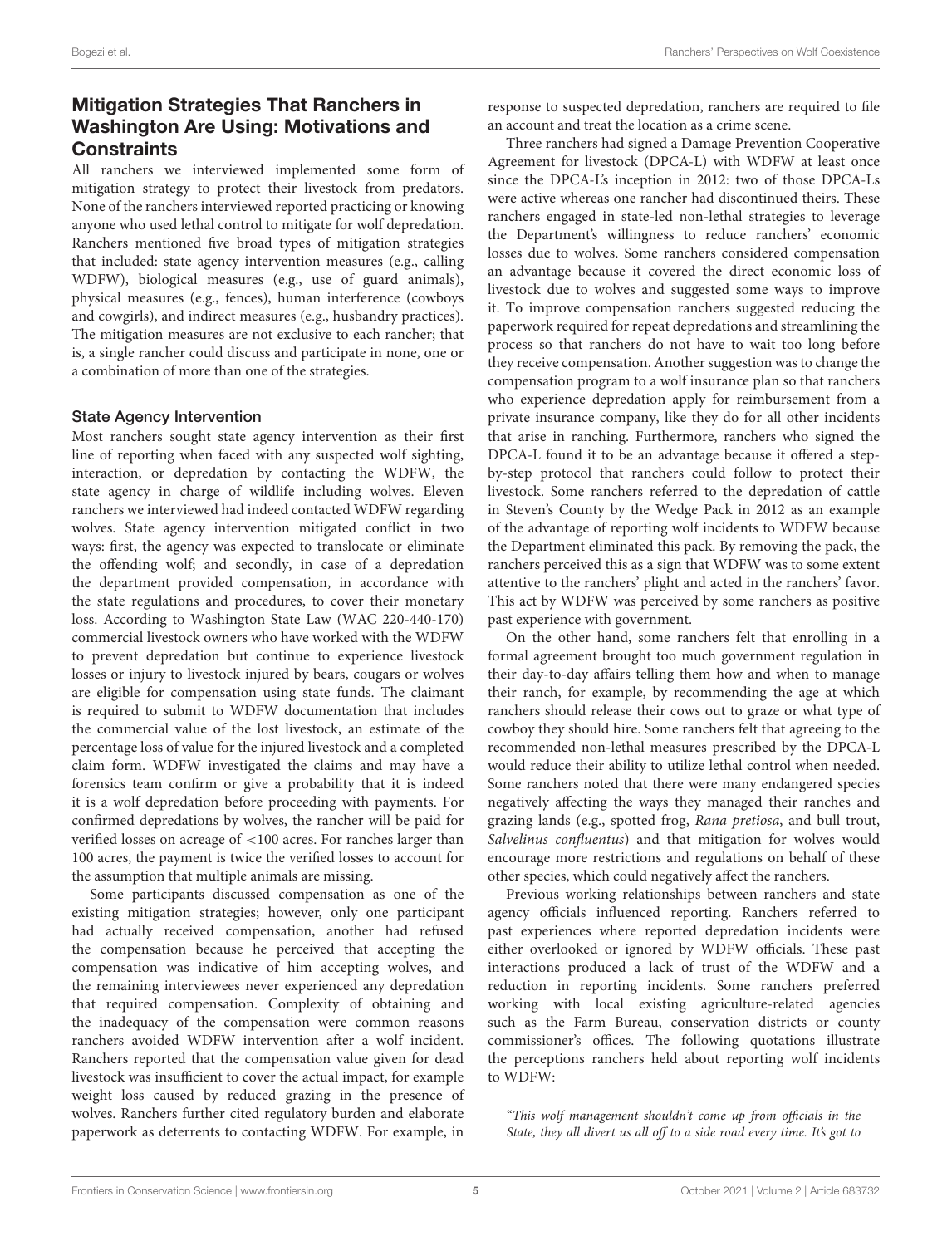be either individuals or small groups or better yet, far better is our county commissioners and our local elected officials take care of it." [Respondent 30, November 2013]

"For ranchers to be willing to accept them (wolves), I think a compensation program where it would pay for any wolf kill. But that program and process has to be streamlined. Boom! Done. If there's paperwork and conversations then and a couple meetings and phone calls, it is just going to be more screwing around than I think most people would want to contend with. Certainly, more than I would want to contend with." [Respondent 1; August 2013]

#### Use of Guard Animals

Ranchers cited the use of guard dogs (Canis lupus familiaris) as their primary mitigation strategy. Three ranchers actively kept guard dogs or cattle dogs that were used to protect their livestock at all times, whereas others suggested that they would get a guard dog when wolves recolonize areas near their properties. Two ranchers also had llamas (Llama llama) or donkeys (Equus asinus), respectively, which acted as guard animals in case wolves ventured near their ranches.

Having guard animals was easy for ranchers because they often maintain these animals for a variety of ranch duties besides preventing wolf depredation [\(Scasta et al., 2017\)](#page-11-6). However, the financial cost of purchase, training and maintaining new guard animals is substantial and borne entirely by the rancher (Gehring et al., [2010\)](#page-10-38). Ranchers also feared that their dogs could hybridize with wolves, which would cause complexities in the local wolf population. Some ranchers were wary about the possibility of domestic stray dogs in the community forming packs with cattle dogs and together depredating smaller farm animals such as chickens and lambs, while others worried that wolves would kill their guard dogs.

#### Physical Barriers (e.g., Fences)

Ranchers regularly constructed and modified fences to reduce predation by carnivores, such as coyotes (Canis latrans), and several believed that these structures would also help deter wolves. For example, one rancher constructed a modified fence to protect free-range chickens from predators by extending the fence-wire vertically and horizontally several feet underground; thus, the modified fence prevented canids from digging below the fence to prey on the chickens. Two ranchers who had sheep operations mentioned that they used fences effectively to graze their sheep while protecting them from predators. Other physical deterrents were often mentioned, such as having bells on cows that would frighten wolves and allow the rancher to better track their stock. Other mitigation measures that were suggested but not currently implemented by any of the interviewed participants included: fladry, Radio Activated Guard (RAG) boxes, and lethal control [\(Bangs et al., 2006;](#page-9-5) [Shivik, 2006;](#page-11-16) [Brown, 2011\)](#page-9-6).

Ranchers were motivated to have physical barriers such as fences that are easy and effective for some types of livestock operations, such as chicken rearing and sheep herding. Most small- to medium-sized ranches already had fences in place, so it was easier for them to improve on the existing fences than build completely new fences. However, ranchers mentioned that implementing specialized fences to prevent negative interactions with wolves would require increased operating costs and time incurred on the ranch, thereby reducing their already meager profits [We note here that the state of agriculture in Washington is good with the commercial crop and livestock products valued at \$7.9 billion [\(Washington State Department of Agriculture,](#page-11-17) [2019,](#page-11-17) [https://agr.wa.gov/\)](https://agr.wa.gov/)].

#### Human Interference (Cowboys, Cowgirls, and Ranch Hands)

Another mitigation strategy mentioned was the use of human interference, usually in the form of cowboys, cowgirls, and ranch hands, to monitor the livestock and keep wolves at bay. The primary purpose of human interference was focus on the wellness of the livestock and maintain smooth running of the ranch, while deterring wolves was the secondary role. Ranch hands rode on horseback, either daily or weekly depending on where the cattle were, to check on the livestock out in the grazing allotment(s), and as they ran the day-to-day affairs of the ranch, they kept wolves and other predators away from the livestock. Some ranchers occasionally hired a cowboy/girl to ride the ranch when they thought there might be predators on the land. The hired hands rode at least once to several times a week and regularly checked on the livestock to ensure that predators did not prey on them.

In addition to ranch hands, WDFW and NGOs offered range rider programs for which they solicited the ranchers' participation. A range rider is an individual who keeps a constant presence, either through riding a horse or driving an all-terrain vehicle (ATV), on a landscape where both wolves and livestock occur in order to reduce wolf-livestock conflicts [\(Parks and Messmer, 2016\)](#page-10-39). If a rancher agreed to have a range rider on their ranch, WDFW would provide the range rider with real time locations of wolves so that the range rider could keep the wolves and cows apart. Two WDFW/NGO-supported range-rider programs were active among the ranchers we interviewed, while one rancher had discontinued the program on his ranch citing his reason for discontinuation as that he realized he could do his own riding sufficiently without external help whose intentions he did not trust.

Ranchers were motivated to use human interference as a mitigation strategy because it was already part of their cultural lifestyle and livelihood. However, some challenges to this strategy were noted, including the concern that some riders cannot be with the herd at night when wolves hunt, the difficulty of navigating forested mountainous landscapes, and the potential habituation of wolves to non-offending human presence. Ranchers with small operations stated that they did not need to ride because their operations were small enough for them to respond quickly by All-Terrain Vehicle (ATV) to the threat of a wolf on their livestock. Some ranchers despised the use of the term "range rider" rather than cowboy, perceiving this as an appropriation of the ranchers' culture by environmentalists.

Some ranchers stated that government-led programs including the range-rider program were less favored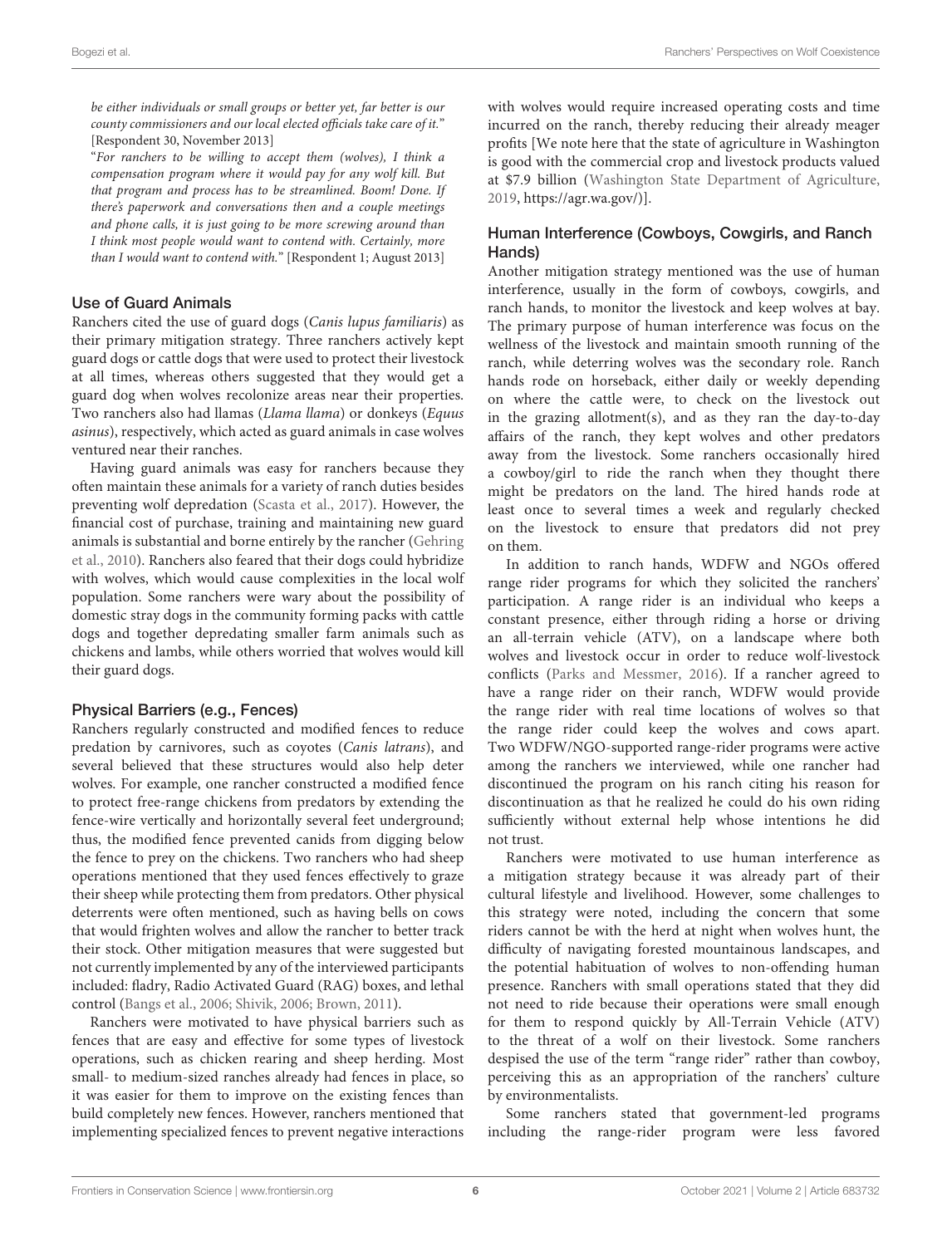than locally led ones because ranchers trusted their local organizations more than the state ones. For example, the rancher who quit the range-rider program mentioned that they had been on the WDFW DPCA-L program in 2012 but had decided to discontinue their participation in DCPA and thus give up access to wolf GPS-collar data in 2013 because they did not trust the intentions of the WDFW and did not want to work with them anymore (the rancher continued riding in the traditional way without GPS data guidance).

#### Husbandry Practices

Seventeen ranchers mentioned that they employed specific husbandry practices that reduced the likelihood of depredation. For example, rotational grazing is a husbandry practice where cattle are temporarily constrained to a specific paddock of pasture for a period of time, and after grazing that paddock are moved to another paddock, eventually returning to the first paddock with newly grown pasture [\(Butterfield et al., 2006\)](#page-9-7). This approach is different from where cattle freely graze the entire allotment without restriction [\(Butterfield et al., 2006\)](#page-9-7). Keeping cattle in a smaller area enables the rancher to inspect their herd more frequently and monitor the conditions of their cattle more closely. Other ranchers waited until their calves reached an ideal heavier weight before releasing them to the summer grazing allotment in order to increase the calves' chances of defending themselves against wolf attacks, thereby reducing negative interactions with wolves. The ranchers mentioned that bigger older calves have a higher chance of surviving the wild allotment; they can run faster, and thus have a better chance of defending themselves against wolves than smaller calves. One rancher mentioned that he raises aggressive cow breeds that are able to defend themselves and their calves from wolves.

Ranchers were motivated to use husbandry practices focusing on the wellness of their livestock instead of confronting wolves, and ranchers seemed to be more willing to implement these measures than others. Some ranchers mentioned that as they increased vigilance over their livestock, it enabled them to remove the sick and injured animals and return them to the safety of the ranch, thereby reducing livestock losses (Parks and Messmer, [2016\)](#page-10-39). For example:

"... here [referring to the geographical area] if you want to be a good rancher in top rate with good animal husbandry you bet, a lot more time you spend with cattle. And in course of doing that you run out horse shoes, burning gasoline or diesel if you got a very big territory, and they are bothering you real bad you need extra men to be there with them" [Respondent 31, November 2013]

"I get nervous if I don't see them [livestock] for too long of a time, it's like, what are they doing, so, and with the wolves now it's just made us just a little bit more cognizant of showing up and making sure everybody's doing alright. To see if there's anybody weaker or slower and so cattle run and probably stepped in somewhere and had a hurt ankle, we kind of just look for that. And then if anybody is vulnerable then we'll try to get them. Our idea is either really keep a close eye on them and try to check those cattle closer or try to bring an animal that might look a little slower than the others, try to bring them back a little closer to the house." [Respondent\_49, November 2013]

Another way ranchers utilized their husbandry practices to increase human presence on their ranches was by engaging in farm tours and horseback trips on their property to increase customer involvement and thereby prevent wolf presence on their ranch. Ranchers who mentioned farm tours owned small to medium-sized farms and had regular farm tours for their clients as a private business venture not involved with the government. Their clients could participate in picking fruit or seeing how chickens and other livestock were managed on a day-to-day basis. Some ranchers regularly invited hunters on their ranch to hunt for deer and elk, and one participant invited recreationists to ride horses on their dude ranch. This mitigation practice allows ranchers to focus their attention on livestock and the ranching operations while the tourists increased human presence that deters predators. This improved the safety of the livestock against predators while earning extra income for the rancher.

# **DISCUSSION**

In this study we investigated ranchers' perspectives toward using non-lethal strategies to coexist with wolves. We found that ranchers expressed a range of attitudes toward wolf recovery, that they practiced an array of non-lethal strategies to protect their livestock from carnivores even in areas that had not yet been recolonized by wolves, and that both social and economic factors enabled and constrained adoption of mitigation strategies. The non-lethal strategies in which ranchers engaged included reporting incidences to the state agency in charge of wildlife, use of deterrents such as guard dogs, fences, and cowboys/girls, and utilizing custom livestock husbandry practices to reduce predation on their properties. We structured our findings in such a way that for every mitigation strategy reported, we outlined its motivations and constraints. Based on these motivations and constraints we first present two themes that arose from this study: (1) the situation of the ranchers when engaging with a nonlethal mitigation strategy to co-exist with carnivores and (2) the nature of the working relationship between ranchers and WDFW (the state agency in charge of wolves). We then offer some approaches that might be used to increase rancher participation in mitigation strategies, and finally discuss the limitations of our study and methods.

The typical rancher respondent in our study owns a cow-calf operation with one or more guard dogs on their property and rides on horseback several times a week to check on their livestock out on the allotment they lease. Under these circumstances, the time spent managing the day-to-day operations of their ranch preclude their ability to learn new mitigation strategies or new methods of ranching. As such, the most common motivation was familiarity with mitigation strategy to the rancher. This included, for example, owning dogs already or just adding a guard dog specific for defending against wolves or increasing the frequency of riding on horseback to increase human presence to deter wolves. Moreover, we did not record any constraints about husbandry practices as a mitigation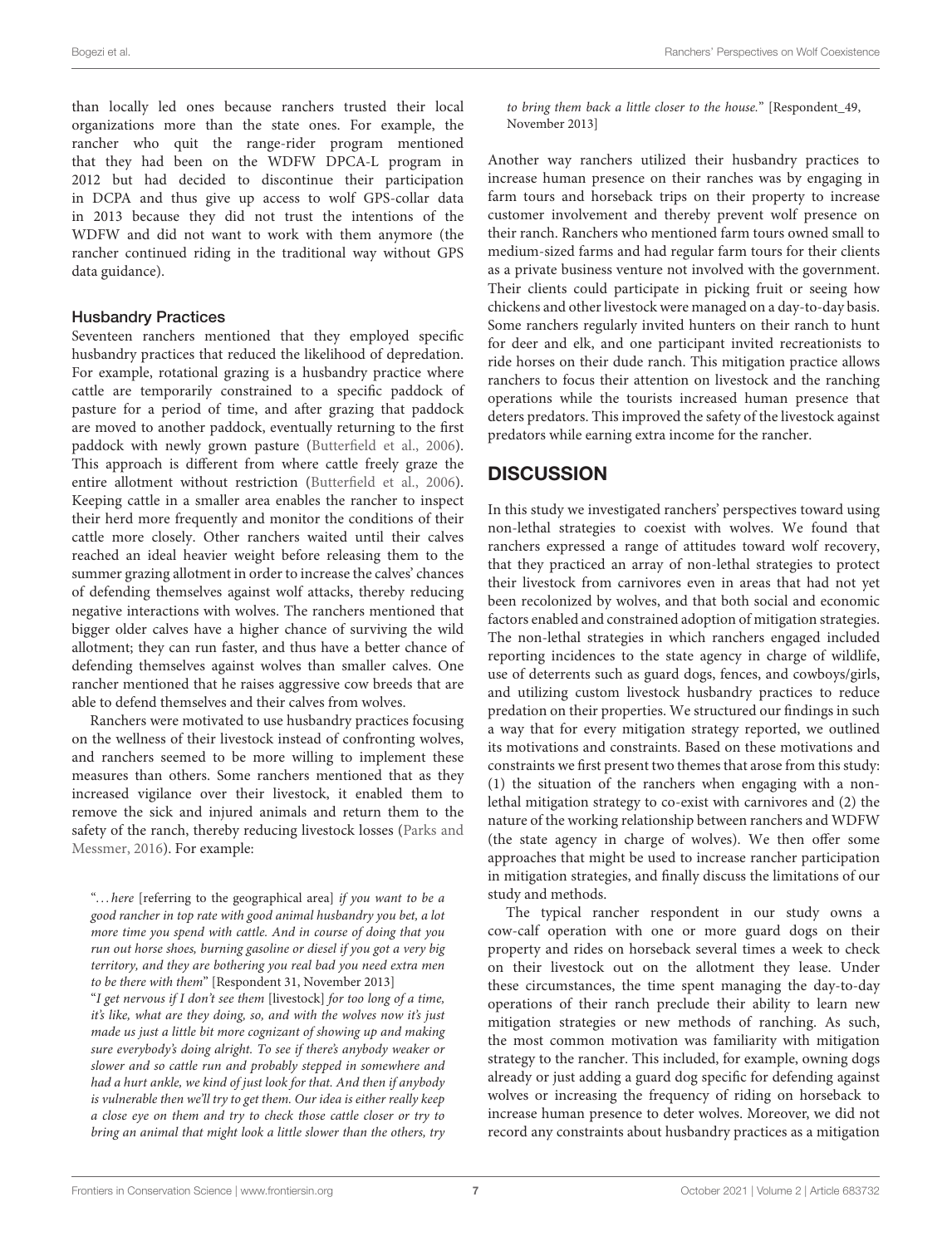strategy. This finding could be because, for many ranchers, modification of husbandry practices entails little added time investment and social disruption given that no new people would have to be on the rancher's property as opposed to, for instance, joining a state or non-profit-run range rider program.

State agency intervention was the most ubiquitously sought form of wolf mitigation, presumably because it involves monetary aspects of compensation for all affected ranchers, technical and financial support for ranchers with active DPCA-L, and the help of agency personnel who work with the ranchers whenever needed to mitigate wolf conflicts. Ranchers also most often cited agency intervention as a constraint to their participation in mitigation, however, and few had enrolled in a DPCA-L. Our findings offer two explanations for why so few ranchers were willing to work with WDFW by way of these agreements. First, the reluctance of ranchers to enroll in a DPCA-L owed to the way these agreements operate. Namely, from the ranchers' perspective at least, these agreements do not add anything new to what the ranchers are currently doing in terms of mitigation measures. On the contrary, enrolling in DPCA-L would add regulatory and logistical burdens to ranchers who participate and potentially require measures that are time consuming and costly, such as fladry, thereby acting as a disincentive to enroll. Moreover, the benefits of compensation for depredated livestock are available to all ranchers, including those not enrolled in the DPCA-L as well as those who are not intentionally implementing any nonlethal measures. Therefore, there is no new benefit to incentivize enrollment into the program.

Second, ranchers' motivations and perceived barriers to participating in the DPCA-L program often involved sociopolitical factors. Namely, ranchers avoided participating in the DPCA-L program because they did not want government interference on their ranch or ranchers felt that they were giving up autonomy of managing their lifestyles and livelihoods. For example, the ranchers inferred that agreeing to coexist with wolves would add these carnivores to a growing list of endangered species that also includes bull trout and spotted frogs, thus increasing restriction on what they can do on their property or allotments consequently making them feel like they are losing any autonomy and control over their land. This perceived loss of autonomy resulting from accepting conservation of wildlife has been documented elsewhere including among farmers in South Africa [\(Terblanche, 2020\)](#page-11-18) and points to the importance of acknowledging the context of soliciting participation from ranchers or farmers in order to achieve social sustainability of the conservation programs. Furthermore, [Inskip et al. \(2014\)](#page-10-40) documented that people in the Sandarbans, Bangladesh, were more likely to retaliate and kill tigers (Panthera tigris) because of socio-psychological factors including values, history and ideologies, risk perceptions, and perceived failings of the local wildlife authorities than because of actual loss of livestock or damage to people. Addressing social and political barriers can be difficult because they are intangible costs [\(Kansky and Knight, 2014;](#page-10-17) [Thondhlana et al., 2020\)](#page-11-19). It is more common and easier for government agencies and NGOs to address quantifiable tangible costs like depredation damage through cost-sharing or compensation programs [\(Nyhus et al.,](#page-10-41) [2003\)](#page-10-41). However, compensation only solves part of the problem, as it may not improve attitudes toward wolves and other large carnivores and is not the only factor that affects whether or not ranchers adopt mitigation measures (Naughton-Treves et al., [2003;](#page-10-42) [Redpath et al., 2015\)](#page-10-43). Moreover, it has been shown that intangible costs can cause significantly higher negative consequences for human-wildlife interactions than tangible costs [\(Kansky and Knight, 2014;](#page-10-17) [Thondhlana et al., 2020\)](#page-11-19). An example of intangible cost here is the perceived loss of group identity whereby ranchers felt that working with non-rancher groups to adopt non-lethal methods would imply that they are adopting new non-rancher otherwise outgroup cultures and therefore cause them to be ostracized by their neighbors. This intangible cost may reduce the effectiveness of tangible solutions like enrolling in the DPCA-L to receive cost-shared assistance to coexist with wolves. We acknowledge that the process of addressing intangible costs is difficult because doing so involves behavior change and political dynamics [\(Manfredo et al., 2017\)](#page-10-7).

With these two explanations in mind, we suggest that, in addition to providing economic benefits through mitigation measures, wildlife managers should address the intangible costs that are more likely to deter ranchers' participation in mitigation strategies through dialogue and discussion. Since our data collection, WDFW has hired conflict specialists as staff in the field to create and encourage dialogue with ranchers over coexistence with carnivores specifically wolves. In complement to this, the WDFW can create avenues for dialogue on the different nonlethal measures that they are promoting or that ranchers are interested in enrolling in. Dialogue should be respectful, include mutual listening, and be inclusive of all views which could be approached through communicative framing [\(Dietsch et al.,](#page-10-31) [2021\)](#page-10-31). This should recognize and seek to address underlying ideological or identity differences that may shape trust in agency or attitudes toward a coexistence program [\(Schroeder et al.,](#page-11-15) [2021\)](#page-11-15).

In addition to compensation, WDFW could have an ongoing mediation process that relies on individuals or institutions trusted by both the public and the ranchers. Furthermore, it is imperative that WDFW attempt to keep open and regular communication with ranchers and rancher organizations because increasing the frequency of interaction could increase trust in the agency [\(Schroeder et al., 2021\)](#page-11-15), which can consequently increase participation of ranchers in WDFW-led non-lethal strategies. We recommend investigating novel strategies such as performance payments [\(Zabel and Holm-Müller, 2008;](#page-11-20) [Macon,](#page-10-10) [2020\)](#page-10-10) and economic incentives such as premium prices on ranch products [\(Bogezi et al., 2019\)](#page-9-8) that reward ranchers' efforts to coexist with wildlife. [Zabel and Holm-Müller \(2008\)](#page-11-20) defined conservation performance payments as monetary or in-kind payments that a conservation agency makes to individuals or groups of individuals in exchange for achieving specific conservation outcomes. The payments are conditioned on achieving specific conservation outcomes, such as number of surviving offspring of a species of interest in a certain area. This recommendation aligns with [Macon \(2020\)](#page-10-10), who proposed that through performance payments, agencies can ensure that they are accurately paying for achieving conservation goals instead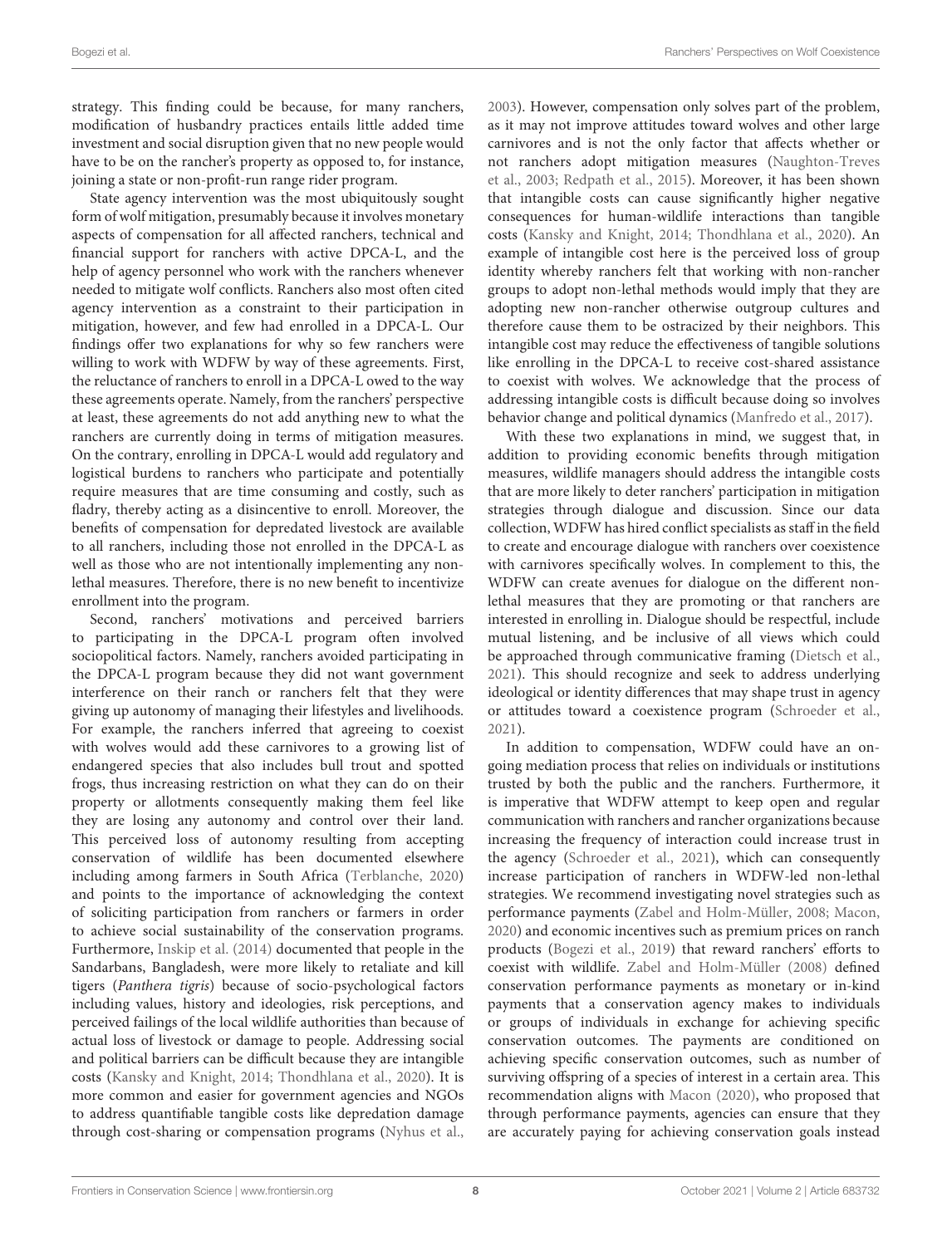of the ex-post compensation, which pays for dead livestock and does not reward the landowner for living with carnivores. Such economic incentives could be generated from public or private sources and awarded to trusted rancher organizations for disbursement [\(van Eeden et al., 2021a\)](#page-11-7). We further recommend that more work be done to understand the intangible costs ranchers could face as they engage in programs to coexist with wolves.

While not all ranchers opposed coexisting with wolves, many expressed a need for more local management of mitigation programs rather than a top-down approach from the state wildlife agency. An important way of addressing this concern would be to harness the strengths of group identity dynamics by encouraging and facilitating ranchers to form their own rancher groups or work with local actors, for example County Extension agents such as the agriculture extension, with whom they have a trusted and existing working relationship (van Eeden et al., [2021a\)](#page-11-7). Accordingly, it would be helpful to categorize ranchers into relevant sub-groups based on geographic location of ranch, size of ranch operation, motivation for ranching (e.g., economics vs. identity), and marketing of the ranch products (e.g., calf sellers vs. niche beef sellers). Soliciting for participation through these subgroups has the potential to enable ranchers to enroll in programs that address their interests (Manfredo and Dayer, [2004;](#page-10-26) [Macon, 2020\)](#page-10-10) and thus spare agency resources that would otherwise be allocated to enrolling all ranchers in all programs. Encouraging such ranchers to self-organize could also promote greater adoption of mitigation measures [\(Brown, 2011\)](#page-9-6). Participating in specific programs as a group provides a greater sense of community with others, thereby increasing participation [\(Berkes, 2004\)](#page-9-9). Examples of such self-organized rancher groups include the Blackfoot Challenge and the Tom Miner Basin and Centennial Valley Associations in Montana, USA. These selforganized groups should be considered in decision-making about wolves as the basic governance unit that complements local and regional governing agencies because such multilevel authority can be more effective than top-down approaches in managing biodiversity in complex social-ecological systems [\(Scarlett, 2011;](#page-11-21) [Ostrom, 2015\)](#page-10-44). Thus, the wildlife agency partnering with institutions that ranchers trust may increase participation in non-lethal measures to better coexist with wolves. The Farm Bill, for example, uses local councils, conservation districts, and state technical committees to strengthen collaborative efforts [\(Scarlett, 2011\)](#page-11-21). This collaboration arrangement could be applied to wolf and large carnivore conservation and implemented at local levels. For example, conflict specialists could act as the link to collaborate with Conservation Districts to see how to incorporate carnivore conservation on a case-by-case basis with existing conservation programs in which a rancher might already be participating.

This study also sheds light on new pathways that might be used to facilitate human-wildlife coexistence in rural areas. In addition to identifying effective mitigations to protect their livestock, for example, ranchers expressed the desire to educate non-ranching communities about the importance of ranches in preserving wild lands and their importance in the society. This need for increased respect and awareness of ranchers' work could be leveraged as an opportunity to develop additional resource streams such as agritourism where urban dwellers can travel to farms and ranches to interact with ranchers to learn more about ranching and preservation of private wildlands through ranching. This would be a feasible option to test given that more than 25% (12/45) of the ranchers we interviewed either engaged in some form of farm tour experience on their property or they would consider participating.

The methods underlying our study suffered from several limitations. First, audio recordings have the advantage of acting as a validity check for the data collected and ensuring that interviewee responses have minimal distortion. However, they can have the limitation that they do not pick up on non-verbal cues. We therefore supplemented audio recording with taking notes whenever needed. Another limitation of audio recording is that in the beginning interviewees carefully chose their words because they were on record. We overcame this limitation by holding our interviews for long enough that as time passed the interviewee forgot about or ignored the recording and spoke more freely. Where possible we covered the recorder, usually located on top of the table, with a sheet of paper so that it is not distractive. Nevertheless, we acknowledge that being on record could have caused ranchers to conceal some information such as the use of lethal methods against the wolves. We chose to analyze the data that were received and not assume anything about the underlying intentions of the interviewees, however. Although ranchers expressed willingness to work with existing agricultural-related agencies to implement non-lethal strategies to coexist with wolves, caution should be taken that their actual enrollment may be low because there is a difference between what interview respondents say and what their actual behavior would be faced with the reality of the situation (Frank et al., [2019\)](#page-10-21). We recommend that engaging ranchers who are working with other agencies could be more successful than trying to work with those who are not in any agriculture or natural resources state programs. While Grounded Theory allows to retain the richness and detail of the qualitative data, it comes with some criticisms as well-including that the three foundational school of the methodology have disagreements about the exact steps to be used to analyses the data. That GT either proposes no hypothesis formation or allows for successful modification of hypotheses formulated at the start of the process of empirical research [\(Goldthorpe, 2000\)](#page-10-45) is less rigorous than scientific methods that use falsifiable hypotheses. Conclusions from GT are not generalizable as GT doesn't rely on causal or correlation factors but on constant comparison of the data collected in a single study thus making it hard to conceptualize beyond the study [\(Goldthorpe, 2000\)](#page-10-45). In this qualitative study for which the interviewees were not randomly selected, it is not possible to generalize these results to all ranching populations. Generalizability is not the goal of qualitative research, however; rather, the focus is on transferability—the ability to apply findings in similar contexts or settings [\(Bloomberg and Volpe, 2016\)](#page-9-10). We used purposeful sampling and snowballing to recruit ranchers to interview; this sampling method could have limited the variety of ranchers that we interviewed. We did not use stratification because rancher attributes are not mutually exclusive. For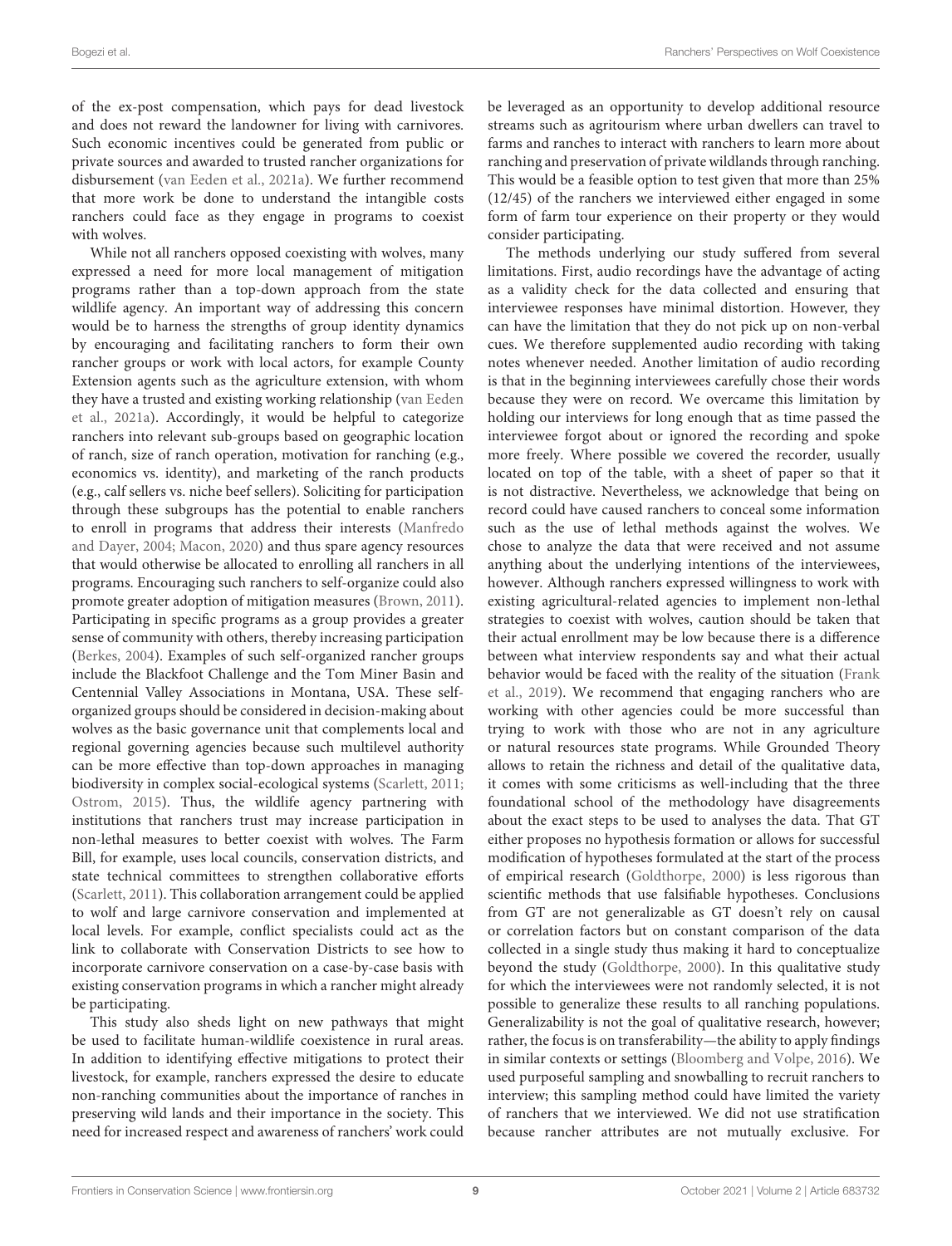example, many ranchers use both private and public lands but were categorized as public since part of their grazing land was public. Finally, this study was part of a larger study that investigated the social and economic feasibility of wolves in Washington state. The interview guide and consent forms in the appendix are those used for the larger study, while this study focused on study objective 1 of **[Appendix A](#page-9-4)**.

In conclusion, we offer new insight into what motivations and constraints influence rancher participation in non-lethal measures to coexist with carnivores. Specifically, we show that both social and economic factors motivate as well as hinder ranchers' participation, thereby contributing to the evidence that conservation of and coexistence with wildlife requires addressing both tangible and social/intangible costs. By implication, as wildlife recovers and is restored in ecosystems, wildlife managers should make effort to maintain or restore social relations and trust through forging new collaborations across agencies and encouraging locally formed and led coexistence groups. Whereas, we focused on gray wolves, our results can be applied to other regional carnivore-human interactions, as well as those that occur nationally and internationally [\(van Eeden et al., 2018;](#page-11-3) [Teixeira et al., 2020\)](#page-11-22). Our findings are relevant more generally in Washington, for example, because ranchers repeatedly mentioned other predators when responding to questions about their perspectives on non-lethal mitigation strategies to co-exist with wolves. Furthermore, the mitigation strategies in which the DPCA-L encourages ranchers in Washington to participate are similar to those recommended in the literature, including deterrence measures such as guard dogs and human interference [\(Musiani et al.,](#page-10-46) [2003;](#page-10-46) [Linnell et al., 2010;](#page-10-8) [Shivik, 2014;](#page-11-23) [Young et al., 2015;](#page-11-24) [Miller et al., 2016\)](#page-10-47). Some of these strategies that have been used for centuries, such as fladry, guard dogs, and cowboys, are experiencing a renaissance since the recent recovery of predators both in Europe, the United States and elsewhere globally [\(Inskip et al., 2014;](#page-10-40) [van Eeden et al., 2018;](#page-11-3) [Frank et al.,](#page-10-21) [2019;](#page-10-21) [Teixeira et al., 2020\)](#page-11-22). Finally, we emphasize the use of inter-disciplinary methods such as qualitative interviews to gain a deeper understanding of how to address social issues for the betterment of wildlife conservation.

### **REFERENCES**

- <span id="page-9-5"></span>Bangs, E., Jimenez, M., Niemeyer, C., Fontaine, J., Collinge, M., Krsichke, R., et al. (2006). Nonlethal and lethal tools to manage wolf-livestock conflict in the northwestern United States. Proc. Vertebr. Pest Conf. 22, 7–16. doi: [10.5070/V422110170](https://doi.org/10.5070/V422110170)
- <span id="page-9-9"></span>Berkes, F. (2004). Rethinking community-based conservation. Conserv. Biol. 18, 621–630. doi: [10.1111/j.1523-1739.2004.00077.x](https://doi.org/10.1111/j.1523-1739.2004.00077.x)
- <span id="page-9-0"></span>Beschta, R. L., and Ripple, W. J. (2009). Large predators and trophic cascades in terrestrial ecosystems of the western United States. Biol. Conserv. 142, 2401–2414. doi: [10.1016/j.biocon.2009.06.015](https://doi.org/10.1016/j.biocon.2009.06.015)
- <span id="page-9-10"></span>Bloomberg, L. D., and Volpe, M. (2016). Completing Your Qualitative Dissertation: A Road Map From Beginning to End, 3rd Edn. Los Angeles, CA: Sage Publishing.
- <span id="page-9-8"></span>Bogezi, C., van Eeden, L. M., Wirsing, A., and Marzluff, J. (2019). Predator-friendly beef certification as an economic strategy to promote coexistence between ranchers and wolves. Front. Ecol. Evolut. 7:476. doi: [10.3389/fevo.2019.00476](https://doi.org/10.3389/fevo.2019.00476)

# DATA AVAILABILITY STATEMENT

The raw data supporting the conclusions of this article will be made available by the authors, without undue reservation.

### ETHICS STATEMENT

The studies involving human participants were reviewed and approved by Institutional Review Board (IRB) at the University of Washington (Human Subjects Division study #45684). The patients/participants provided their written informed consent to participate in this study.

# AUTHOR CONTRIBUTIONS

CB designed the study, collected, analyzed the data, and wrote the manuscript. All authors contributed to interpreting the data and editing the manuscript.

### FUNDING

LvE was supported by a scholarship from the Australian-American Fulbright Association. CB's doctoral research was funded by Wildlife Conservation Society, Wildlife Conservation Network, School of Environment and Forest Sciences, University of Washington Seattle, the USDA McIntire-Stennis Program, and the Bullitt Foundation.

### ACKNOWLEDGMENTS

This research forms the basis of a chapter of CB's doctoral dissertation. We are grateful to Dr. Stanley T. Asah for intellectual guidance in the study design, data collection, analysis and writing of this paper.

### SUPPLEMENTARY MATERIAL

<span id="page-9-4"></span>The Supplementary Material for this article can be found [online at: https://www.frontiersin.org/articles/10.3389/fcosc.](https://www.frontiersin.org/articles/10.3389/fcosc.2021.683732/full#supplementary-material) 2021.683732/full#supplementary-material

- <span id="page-9-6"></span>Brown, P. D. (2011). Wolves and livestock: a review of tools to deter livestock predation and a case study of a proactive wolf conflict mitigation program developed in the Blackfoot Valley, Montana (Master of Science Thesis). University of Montana, Missoula, MT, United States.
- <span id="page-9-1"></span>Bruskotter, J. T. (2013). The predator pendulum revisited: Social conflict over wolves and their management in the western United States. Bethesda, MD: Wildlife Society Bulletin. 37:674–9.
- <span id="page-9-7"></span>Butterfield, J., Bingham, S., and Savory, A. (2006). Holistic Management Handbook: Healthy Land, Healthy Profits. Washington, DC: Island Press.
- <span id="page-9-3"></span>Carter, N. H., Baeza, A., and Magliocca, N. R. (2020). Emergent conservation outcomes of shared risk perception in humanwildlife systems. Conserv. Biol. [34, 903–914. doi: 10.1111/cobi.](https://doi.org/10.1111/cobi.13473) 13473
- <span id="page-9-2"></span>Census of Agriculture (2012). U.S. Department of Agriculture National Agricultural Statistics Service. Avilable online at: [www.agcensus.usda.gov](http://www.agcensus.usda.gov) (accessed August 14, 2018).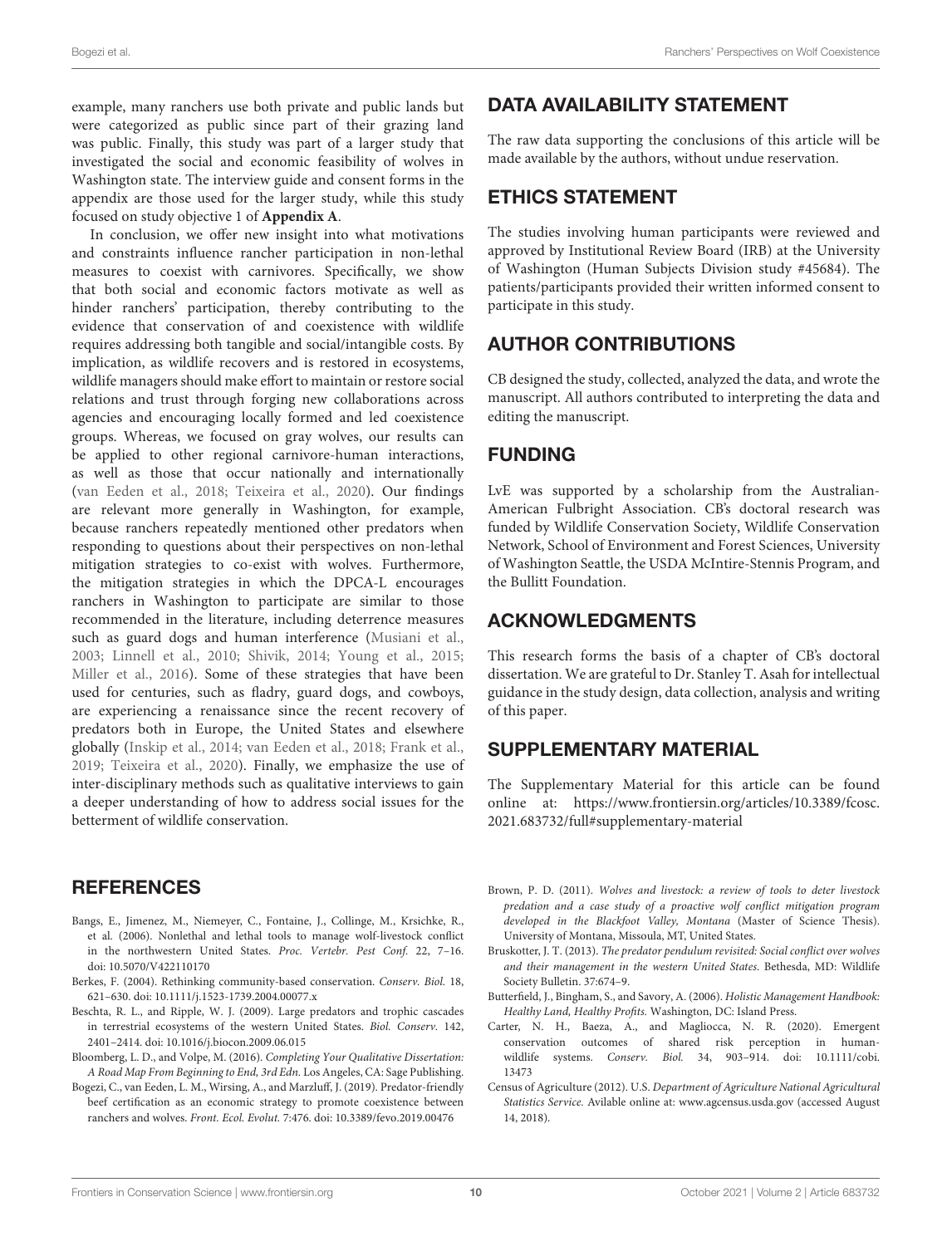- <span id="page-10-4"></span>Chan, K. M., Guerry, A. D., Balvanera, P., Klain, S., Satterfield, T., Basurto, X., et al. (2012). Where are cultural and social in ecosystem services? A framework for constructive engagement. Bioscience 62, 744–756. doi: [10.1525/bio.2012.62.8.7](https://doi.org/10.1525/bio.2012.62.8.7)
- <span id="page-10-28"></span>Charmaz, K. (2014). Constructing Grounded Theory. Los Angeles, CA: Sage Publications Inc.
- <span id="page-10-22"></span>Dickman, A. J. (2010). Complexities of conflict: the importance of considering social factors for effectively resolving human-wildlife conflict. Anim. Conserv. 13, 458–466. doi: [10.1111/j.1469-1795.2010.00368.x](https://doi.org/10.1111/j.1469-1795.2010.00368.x)
- <span id="page-10-14"></span>Dickman, A. J., Macdonald, E. A., and Macdonald, D. W. (2011). A review of financial instruments to pay for predator conservation and encourage human–carnivore coexistence. Proc. Natl. Acad. Sci. U.S.A. 108, 13937–13944. doi: [10.1073/pnas.1012972108](https://doi.org/10.1073/pnas.1012972108)
- <span id="page-10-31"></span>Dietsch, A. M., Wald, D. M., Stern, M. J., and Tully, B. (2021). An understanding of trust, identity, and power can enhance equitable and resilient conservation partnerships and processes. Conserv. Sci. Pract. 2021:e421. doi: [10.1111/csp2.421](https://doi.org/10.1111/csp2.421)
- <span id="page-10-20"></span>Drinkhouse, E. (2018). What hinders the implementation of non-lethal wolf deterrents? A qualitative analysis of interviews with wolf management stakeholders (MSc in Environmental Management Thesis), Duke University, Durham, NC, United States.
- <span id="page-10-6"></span>Frank, B. (2016). Human–wildlife conflicts and the need to include tolerance and coexistence: an introductory comment. Soc. Nat. Resourc. 29, 738–743. doi: [10.1080/08941920.2015.1103388](https://doi.org/10.1080/08941920.2015.1103388)
- <span id="page-10-21"></span>Frank, B., Glikman, J. A., and Marchini, S., (Eds.). (2019). Human-Wildlife Interactions: Turning Conflict Into Coexistence, Vol. 23. Cambridge: Cambridge University Press. doi: [10.1017/9781108235730](https://doi.org/10.1017/9781108235730)
- <span id="page-10-38"></span>Gehring, T. M., VerCauteren, K. C., and Landry, J. M. (2010). Livestock protection dogs in the 21st century: is an ancient tool relevant to modern conservation challenges? BioScience 60, 299–308 doi: [10.1525/bio.2010.60.4.8](https://doi.org/10.1525/bio.2010.60.4.8)
- <span id="page-10-24"></span>George, K. A., Slagle, K. M., Wilson, R. S., Moeller, S. J., and Bruskotter, J. T. (2016). Changes in attitudes toward animals in the United States from 1978 to 2014. Biol. Conserv. 201, 237–242. doi: [10.1016/j.biocon.2016.07.013](https://doi.org/10.1016/j.biocon.2016.07.013)
- <span id="page-10-45"></span>Goldthorpe, J. H. (2000). On sociology: Numbers, Narratives, and the Integration of Research and Theory. Oxford: Oxford University.
- <span id="page-10-32"></span>Goodman, L. A. (1961). Snowball sampling. Ann. Math. Stat. 32, 148–170. doi: [10.1214/aoms/1177705148](https://doi.org/10.1214/aoms/1177705148)
- <span id="page-10-12"></span>Graham, K., Beckerman, A. P., and Thirgood, S. (2005). Human-predator-prey conflicts: ecological correlates, prey losses and patterns of management. Biol. Conserv. 122, 159–171.
- <span id="page-10-30"></span>Heberlein, A. T. (2012). Navigating Environmental Attitudes. New York, NY: Oxford University Press. doi: [10.1093/acprof:oso/9780199773329.001.0001](https://doi.org/10.1093/acprof:oso/9780199773329.001.0001)
- <span id="page-10-18"></span>Hill, C. M. (2015). Perspectives of "conflict" at the wildlife–agriculture boundary: 10 years on. Hum. Dimens. Wildl. 20, 296–301. doi: [10.1080/10871209.2015.1004143](https://doi.org/10.1080/10871209.2015.1004143)
- <span id="page-10-40"></span>Inskip, C., Fahad, Z., Tully, R., Roberts, T., and MacMillan, D. (2014). Understanding carnivore killing behaviour: exploring the motivations for tiger killing in the Sundarbans, Bangladesh. Biol. Conserv. 180, 42–50. doi: [10.1016/j.biocon.2014.09.028](https://doi.org/10.1016/j.biocon.2014.09.028)
- <span id="page-10-17"></span>Kansky, R., and Knight, A. T. (2014). Key factors driving attitudes towards large mammals in conflict with humans. Biol. Conserv. 179, 93–105. doi: [10.1016/j.biocon.2014.09.008](https://doi.org/10.1016/j.biocon.2014.09.008)
- <span id="page-10-15"></span>Karanth, K. K., Gopalaswamy, A. M., DeFries, R., and Ballal, N. (2012). Assessing patterns of human-wildlife conflicts and compensation around a central Indian protected area. PLoS ONE 7:e50433. doi: [10.1371/journal.pone.0050433](https://doi.org/10.1371/journal.pone.0050433)
- <span id="page-10-11"></span>Karanth, K. U., and Sunquist, M. E. (1995). Prey selection by tiger, leopard and dhole in tropical forests. J. Anim. Ecol. 64, 439–450. doi: [10.2307/5647](https://doi.org/10.2307/5647)
- <span id="page-10-27"></span>Krueger, R. A., and Casey, M. A. (2000). Focus Groups: A Practical Guide for Applied Research. London: Sage.
- <span id="page-10-33"></span>Kvale, S., and Brinkmann, S. (2008). InterViews: Learning the Craft of Qualitative Research Interviewing. Los Angeles, CA: Sage Publications Inc.
- <span id="page-10-8"></span>Linnell, J. D. C., Rondeau, D., Reed, D. H., Williams, R., Altwegg, R., Raxworthy, C. J., et al. (2010). Confronting the costs and conflicts associated with biodiversity. Anim. Conserv. 13, 429–431. doi: [10.1111/j.1469-1795.2010.00393.x](https://doi.org/10.1111/j.1469-1795.2010.00393.x)
- <span id="page-10-10"></span>Macon, D. (2020). Paying for the presence of predators: an evolving approach to compensating ranchers. Rangelands 42, 43–52. doi: [10.1016/j.rala.2020.03.001](https://doi.org/10.1016/j.rala.2020.03.001)
- <span id="page-10-16"></span>Manfredo, J. M. (2008). Who Cares About Wildlife? Social Science Concepts for Exploring Human-Wildlife Relationships and Conservation Issues. New York, NY: Springer Press. doi: [10.1007/978-0-387-77040-6](https://doi.org/10.1007/978-0-387-77040-6)
- <span id="page-10-26"></span>Manfredo, M. J., and Dayer, A. (2004). Concepts for exploring the social aspects of human-wildlife conflict in a global context. Hum. Dimens. Wildl. 9, 1–20. doi: [10.1080/10871200490505765](https://doi.org/10.1080/10871200490505765)
- <span id="page-10-7"></span>Manfredo, M. J., Teel, T. L., Sullivan, L., and Dietsch, A. M. (2017). Values, trust, and cultural backlash in conservation governance: the case of wildlife management in the United States. Biol. Conserv. 214, 303–311. doi: [10.1016/j.biocon.2017.07.032](https://doi.org/10.1016/j.biocon.2017.07.032)
- <span id="page-10-29"></span>Mattson, D. J., and Clark, S. G. (2009). The discourses of incidents: cougars on Mt. Elden and in Sabino Canyon, Arizona. Policy Sci. 45, 315–343. doi: [10.1007/s11077-012-9158-6](https://doi.org/10.1007/s11077-012-9158-6)
- <span id="page-10-25"></span>Mazur, K. E., and Asah, S. T. (2013). Clarifying standpoints in the gray wolf recovery conflict: procuring management and policy forethought. Biol. Conserv. 167, 79–89. doi: [10.1016/j.biocon.2013.07.017](https://doi.org/10.1016/j.biocon.2013.07.017)
- <span id="page-10-47"></span>Miller, J. R., Stoner, K. J., Cejtin, M. R., Meyer, T. K., Middleton, A. D., and Schmitz, O. J. (2016). Effectiveness of contemporary techniques for reducing livestock depredations by large carnivores: human-carnivore coexistence. Wildl. Soc. Bull. 40 806–815 doi: [10.1002/wsb.720](https://doi.org/10.1002/wsb.720)
- <span id="page-10-13"></span>Muhly, T. B., and Musiani, M. (2009). Livestock depredation by wolves and the ranching economy in the Northwestern US. Ecol. Econ. 68, 2439–2450. doi: [10.1016/j.ecolecon.2009.04.008](https://doi.org/10.1016/j.ecolecon.2009.04.008)
- <span id="page-10-46"></span>Musiani, M., Mamo, C., Boitani, L., Callaghan, C., Gates, C. C., Mattei, L., et al. (2003). Wolf depredation trends and the use of fladry barriers to protect livestock in western North America. Conserv. Biol. 17, 1538–1547. doi: [10.1111/j.1523-1739.2003.00063.x](https://doi.org/10.1111/j.1523-1739.2003.00063.x)
- <span id="page-10-3"></span>Naidoo, R., and Adamowicz, W. L. (2005). Biodiversity and nature-based tourism at forest reserves in Uganda. Environ. Dev. Econ. 10, 159–178. doi: [10.1017/S1355770X0400186X](https://doi.org/10.1017/S1355770X0400186X)
- <span id="page-10-42"></span>Naughton-Treves, L., Grossberg, R., and Treves, A. (2003). Paying for tolerance: rural citizens' attitudes toward wolf depredation and compensation. Conserv. Biol. 17, 1500–1511. doi: [10.1111/j.1523-1739.2003.00060.x](https://doi.org/10.1111/j.1523-1739.2003.00060.x)
- <span id="page-10-1"></span>Newsome, T. M., Ballard, G. A., Crowther, M. S., Dellinger, J. A., Fleming, P. J., Glen, A. S., et al. (2015). Resolving the value of the dingo in ecological restoration. Restorat. Ecol. 23, 201–208. doi: [10.1111/rec.12186](https://doi.org/10.1111/rec.12186)
- <span id="page-10-2"></span>Nie, M. A. (2002). Wolf recovery and management as value-based political conflict. Ethics Place Environ. 5, 65–71. doi: [10.1080/13668790220146465](https://doi.org/10.1080/13668790220146465)
- <span id="page-10-41"></span>Nyhus, P., Fischer, H., Madden, F., and Osofsky, S. (2003). Taking the bite out of wildlife damage the challenges of wildlife compensation schemes. Conserv. Pract. 4, 37–43. doi: [10.1111/j.1526-4629.2003.tb00061.x](https://doi.org/10.1111/j.1526-4629.2003.tb00061.x)
- <span id="page-10-19"></span>Nyhus, P. J. (2016). Human–wildlife conflict and coexistence. Ann. Rev. Environ. Resourc. 41, 143–171., doi: [10.1146/annurev-environ-110615-085634](https://doi.org/10.1146/annurev-environ-110615-085634)
- <span id="page-10-44"></span>Ostrom, E. (2015). Governing the Commons. Cambridge: Cambridge University Press. doi: [10.1017/CBO9781316423936](https://doi.org/10.1017/CBO9781316423936)
- <span id="page-10-39"></span>Parks, M., and Messmer, T. (2016). Participant perceptions of range rider programs operating to mitigate wolf-livestock conflicts in the Western United States. Wildl. Soc. Bull. 40, 514–524 doi: [10.1002/wsb.671](https://doi.org/10.1002/wsb.671)
- <span id="page-10-35"></span>Poland, B. D. (1995). Transcription quality as an aspect of rigor in qualitative research. Qual. Inquiry 1, 290–310. doi: [10.1177/107780049500100302](https://doi.org/10.1177/107780049500100302)
- <span id="page-10-0"></span>Prugh, L. R., Stoner, C. J., Epps, C. W., Bean, W. T., Ripple, W. J., Laliberte, A. S., et al. (2009). The rise of the mesopredator. Bioscience 59, 779–791. doi: [10.1525/bio.2009.59.9.9](https://doi.org/10.1525/bio.2009.59.9.9)
- <span id="page-10-36"></span>QSR International Pty Ltd (2014). NVivo10 for Windows. Availoable online at: [http://www.qsrinternational.com/products\\_nvivo.aspx](http://www.qsrinternational.com/products_nvivo.aspx) (accessed February 28, 2018).
- <span id="page-10-23"></span>Rashford, B. S., Grant, J. M., and Strauch, B. A. (2008). "Economics of predator control to protect agriculture: the unanswered questions," in Western Economics Forum, Vol. 7. (Lincoln: Western Economics Forum), 25–32.
- <span id="page-10-9"></span>Ravenelle, J., and Nyhus, P. J. (2017). Global patterns and trends in human– wildlife conflict compensation. Conserv. Biol. [31, 1247–1256. doi: 10.1111/cobi.](https://doi.org/10.1111/cobi.12948) 12948
- <span id="page-10-43"></span>Redpath, S. M., Bhatia, S., and Young, J. (2015). Tilting at wildlife: reconsidering human–wildlife conflict. Oryx 49, 222–225 doi: [10.1017/S0030605314000799](https://doi.org/10.1017/S0030605314000799)
- <span id="page-10-5"></span>Redpath, S. M., Young, J., Evely, A., Adams, W. M., Sutherland, W. J., Whitehouse, A., et al. (2013). Understanding and managing conservation conflicts. Trends Ecol. Evolut. 28, 100–109. doi: [10.1016/j.tree.2012.08.021](https://doi.org/10.1016/j.tree.2012.08.021)
- <span id="page-10-37"></span>Ryan, G. W., and Bernard, H. R. (2003). Techniques to identify themes. Field Methods 15, 85–109. doi: [10.1177/1525822X02239569](https://doi.org/10.1177/1525822X02239569)
- <span id="page-10-34"></span>Saldaña, J. (2015). The Coding Manual for Qualitative Researchers. Los Angeles, CA: Sage Publications Inc.